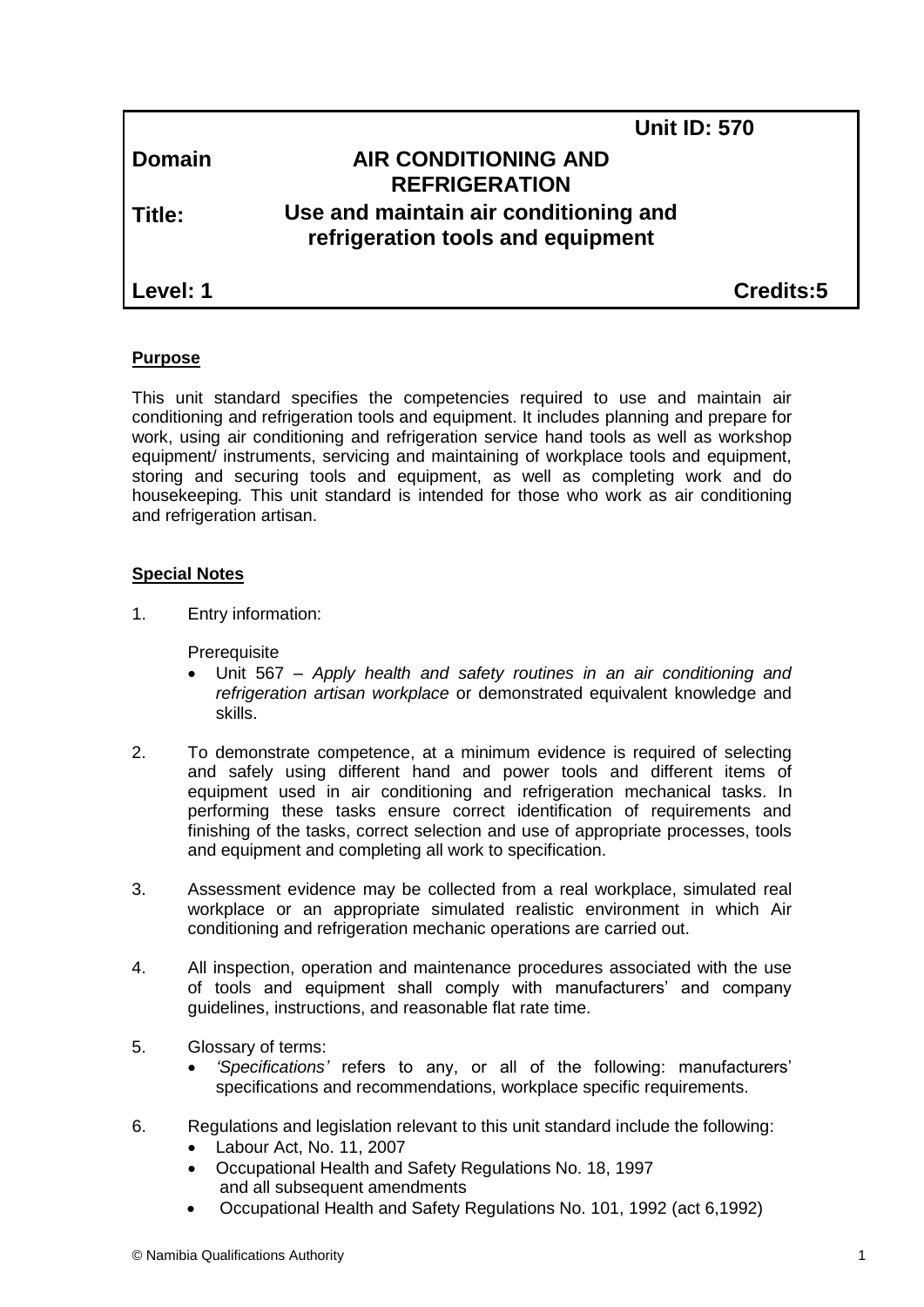7. Performance of all elements in this unit standard must comply with standards.

### **Quality Assurance Requirements**

This unit standard and others within this subfield may be awarded by institutions which meet the accreditation requirements set by the Namibia Qualifications Authority and the Namibia Training Authority and which comply with the national assessment and moderation requirements. Details of specific accreditation requirements and the national assessment arrangements are available from the Namibia Qualifications Authority and the Namibia Training Authority on [www.nta.com.na](http://www.nta.com.na/)

# **Elements and Performance Criteria**

### **Element 1: Plan and prepare for work.**

Air conditioning and refrigeration service hand tools may include but are not limited to tools for turning, swage and flare tools, tools for gripping and holding, tools for hammering and driving tools, for cutting and forming, tools for pulling and pushing special service tools, measuring tools and bending tools, measuring instruments.

Air conditioning and refrigeration service power tools may include but are not limited to air blow gun, drill machine, arc welding machine, and grinder.

Equipment may include but are not limited to oxy-acetylene gas welding set, charging station or manifold gauges, recovery machine and vacuum pump.

#### **Performance Criteria**

- 1.1 Work instructions, including job cards, specifications and operational details are obtained, confirmed and applied.
- 1.2 Hand tools, power tools and equipment are selected.
- 1.3 Workplace inspection, equipment defect identification, assessment of conditions and hazards and determination of work requirements is carried out.
- 1.4 Safety requirements are followed in line with safety plans and policies.
- 1.5 Equipment selected to carry out tasks are consistent with the requirements of the job, checked for serviceability and any faults rectified or reported prior to commencement.
- 1.6 Material requirements are identified and obtained in line with job card and/or specifications.
- 1.7 Materials are safely handled and located ready for use in line with workplace procedures.
- 1.8 Technical and/or calibration requirements for tools and equipment are sourced and implemented in line with workplace procedures.
- 1. 9 Environmental protection requirements are identified and applied in line with environmental plans and regulatory obligations.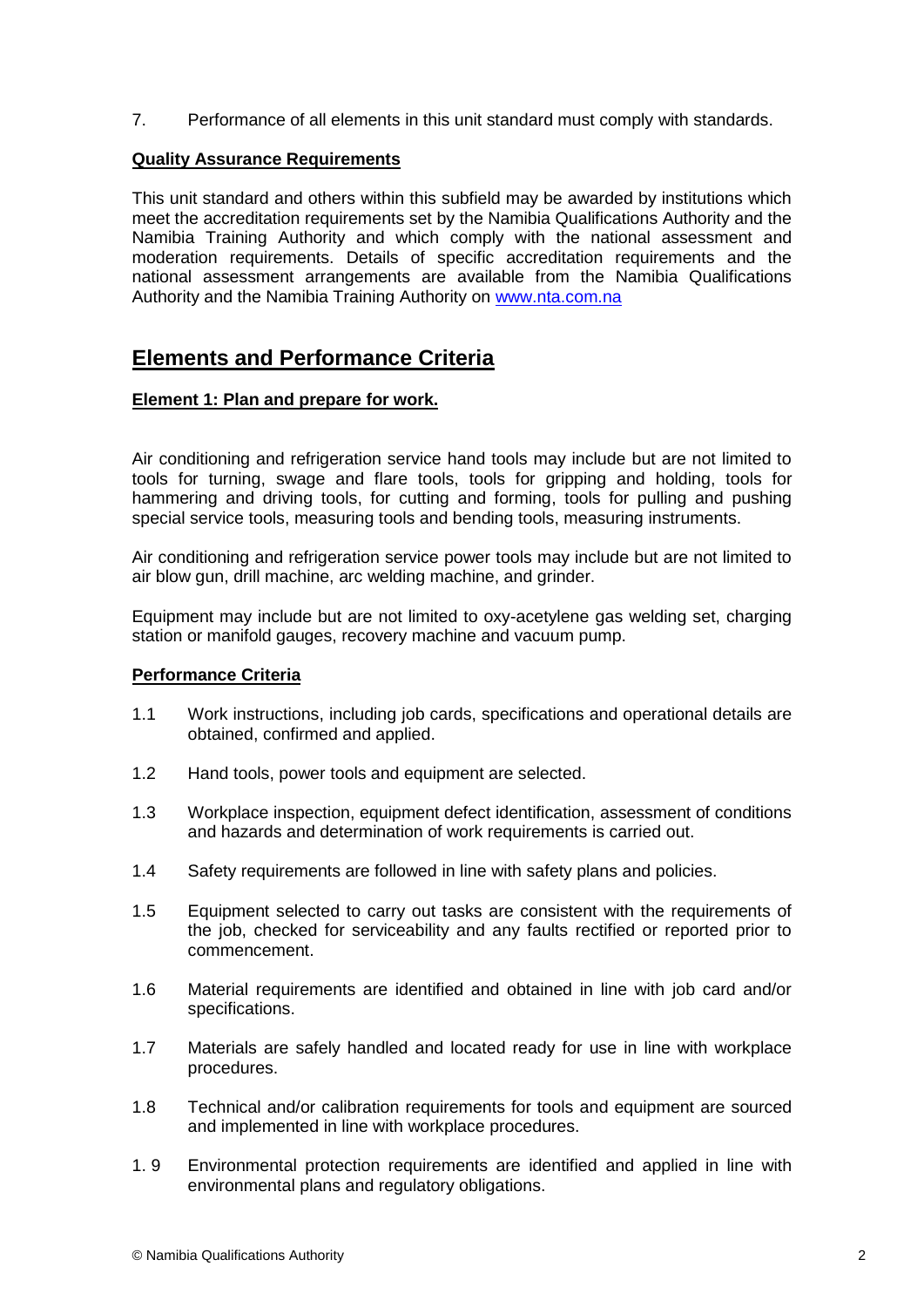## **Element 2: Use air conditioning and refrigeration service hand tools.**

## **Range**

Air conditioning and refrigeration service hand tools may include but are not limited to tools for turning such as open ended spanners, ring spanners, combination spanners, socket spanners. Special spanners such as ratchet wrench, adjustable spanners, torque wrenches, allen wrenches (allen keys), swage and flare tools, screw drivers, tools for gripping and holding such as combination pliers, pinch off tool, wire striper, long-nose pliers, pliers, vice grip pliers, water pump pliers, bench vices, tools for hammering and driving such as mallet hammer, ball pin hammer, punches, tools for cutting and forming such as hacksaws, side-cutting, pipe cutters, chisels, files, tools for pulling and pushing such as pullers ,special service tools such as grease gun, riveting gun and silicone gun measuring tools such as spirit level, measuring tape and square and bending tools such as spring bender, lever type bender, measuring instruments such as measuring tape, Vanier calliper, square, spirit level and steel ruler.

Air conditioning and refrigeration service power tools may include but are not limited to air blow gun, drill machine, arc and argon welding machine, and grinder.

Equipment may include but are not limited to oxy-acetylene gas welding set, charging station or manifold gauges, recovery machine and vacuum pump.

### **Performance Criteria**

- 2.1 Air conditioning and refrigeration service hand tools are identified and selected to match requirements of the task in line with manufacturers' requirements and workplace procedures.
- 2.2 Air conditioning and refrigeration service power tools are identified and selected to match requirements of the task according to manufacturers' requirements and workplace procedures.
- 2.3 Safe working practices are carried out throughout the task in line with legislative and workplace procedures.

### **Element 3: Use air conditioning and refrigeration service workshop equipment/ instrument.**

#### **Range**

Air conditioning and refrigeration service workshop equipment may include but are not limited to air compressors, blower, service and diagnostic equipment such as multimeter.

## **Performance Criteria**

- 3.1 Procedures and information required for using common air conditioning and refrigeration service workshop equipments are identified and sourced in line with workplace procedures.
- 3.2 Air conditioning and refrigeration service workshop equipment is identified and selected to match requirements of the task in line with manufacturers' requirements and workplace procedures.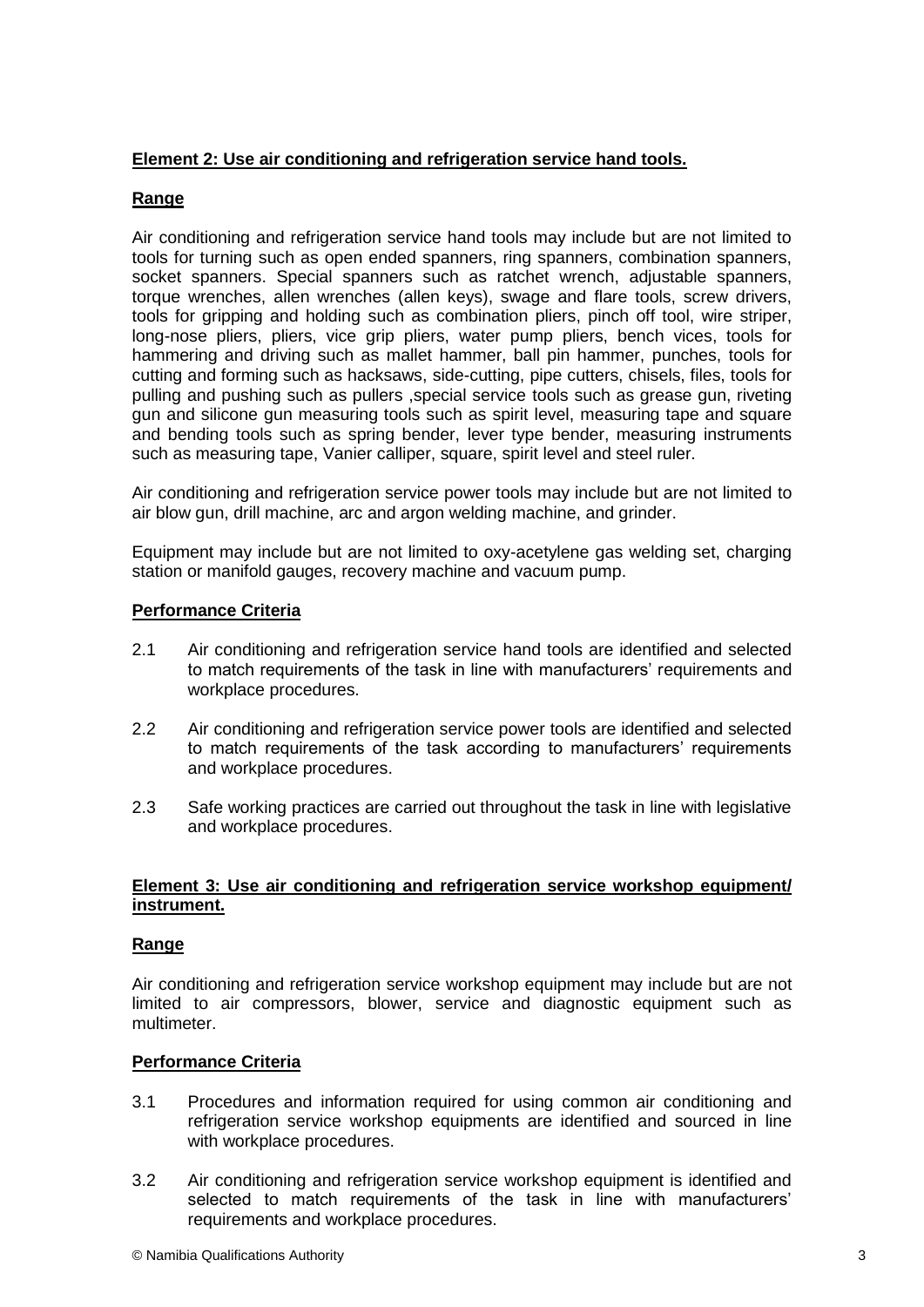3.3 Safe working practices are carried out throughout the task in line with legislative and workplace requirements.

### **Element 4: Service and maintain workplace tools and equipment.**

### **Range**

Signs of damage may include but is not limited to wear, cracks, leaks, faulty electrical insulation.

### **Performance Criteria**

- 4.1 Procedures and information required for servicing and maintaining workplace tools are identified and sourced in line with workplace procedures.
- 4.2 Tools and equipment are serviced, adjusted and/or maintained in line with manufacturer and/or workshop requirements and workplace procedures.
- 4.3 Damaged or worn out tools and equipment are identified and relevant personnel notified in line with workplace procedures.
- 4.4 Safe working practices are carried out throughout the task in line with legislative and company requirements.

#### **Element 5: Store and secure tools and equipment.**

#### **Range**

Signs of damage may include but is not limited to wear, cracks, leaks, faulty electrical insulation.

#### **Performance Criteria**

- 5.1 Procedures and information required for storing and securing workplace tools are identified and sourced in line with workplace procedures.
- 5.2 Tools and equipment are cleaned and checked for any sign of damage.
- 5.3 Tools and equipment are stored and secured in line with manufacturers' requirements and workplace procedures.
- 5.4 Safe working practices are carried out throughout the task in line with legislative and workplace requirements.